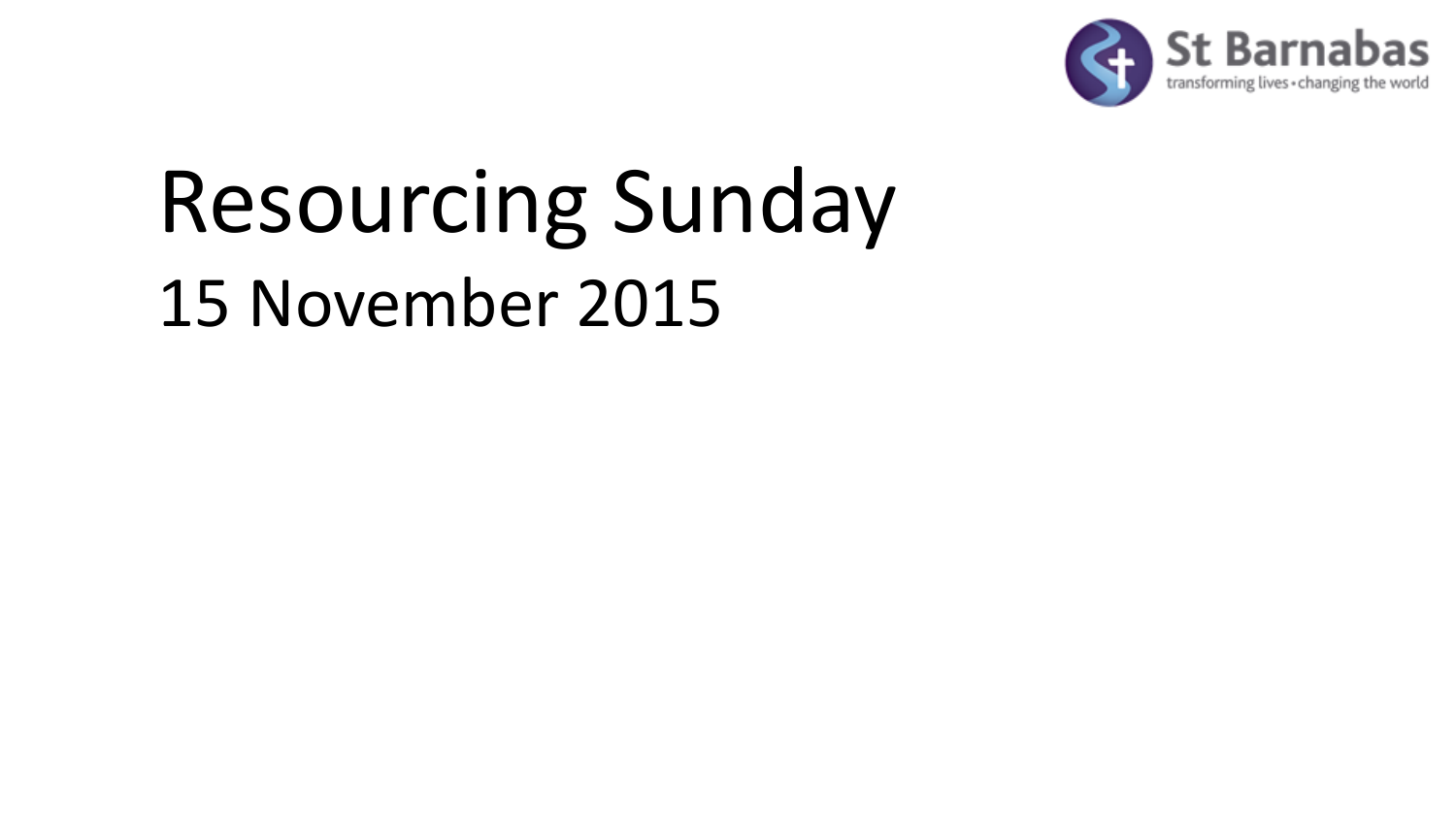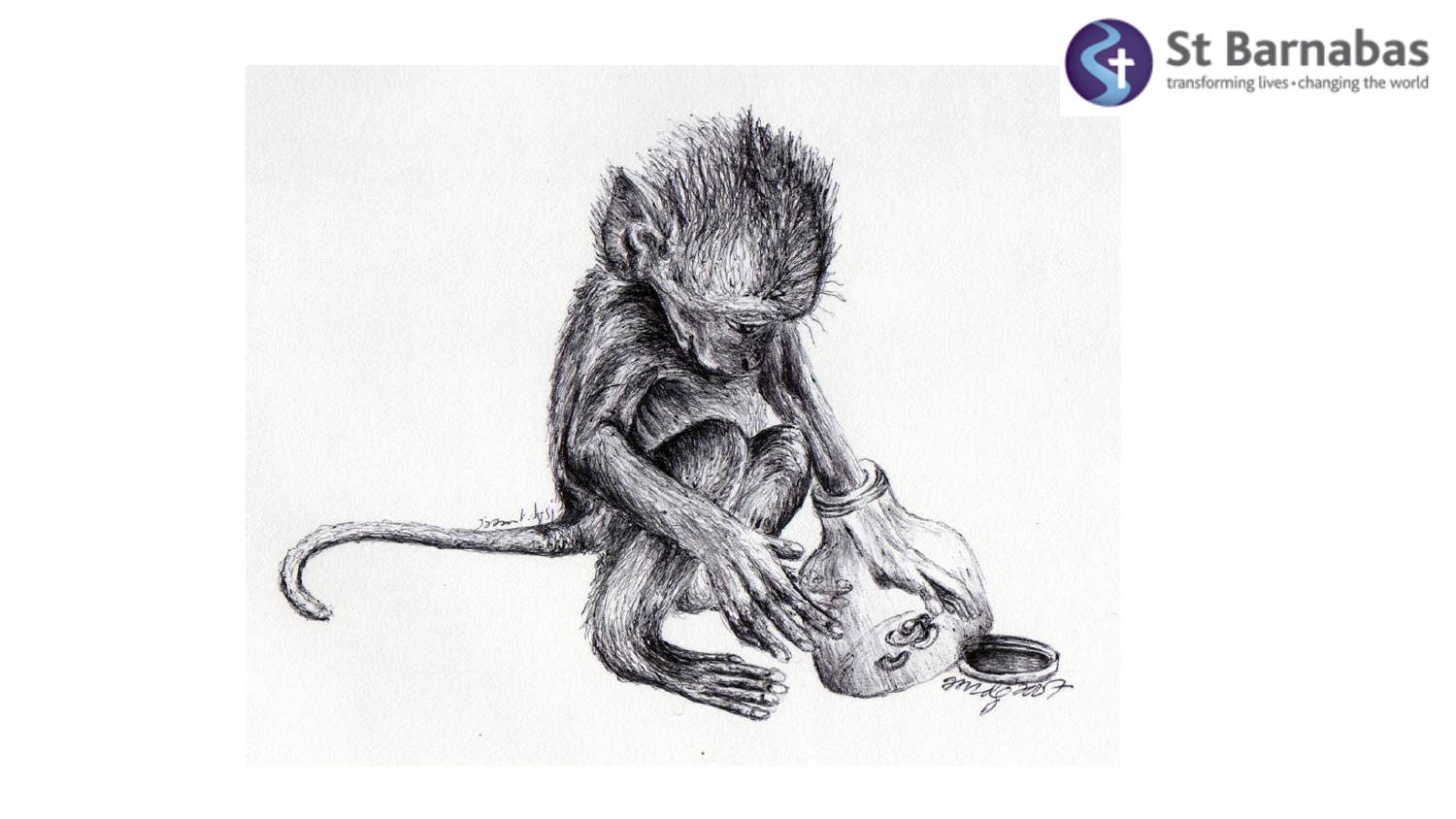

## **The Mailship SA Vaal,**

*aka* RMS Transvaal Castle / SS Festivale / Island Breeze / SS Big Red Boat III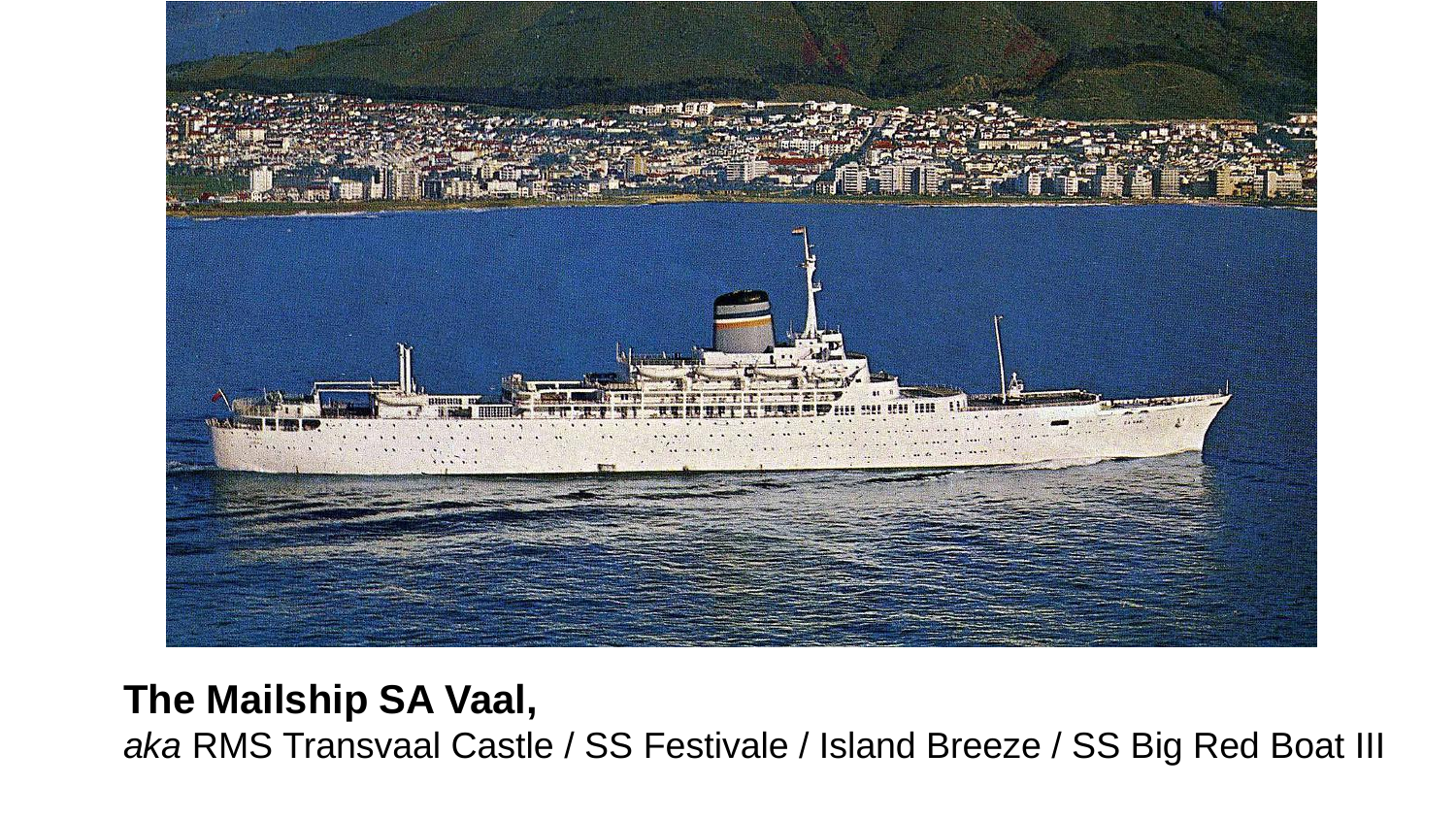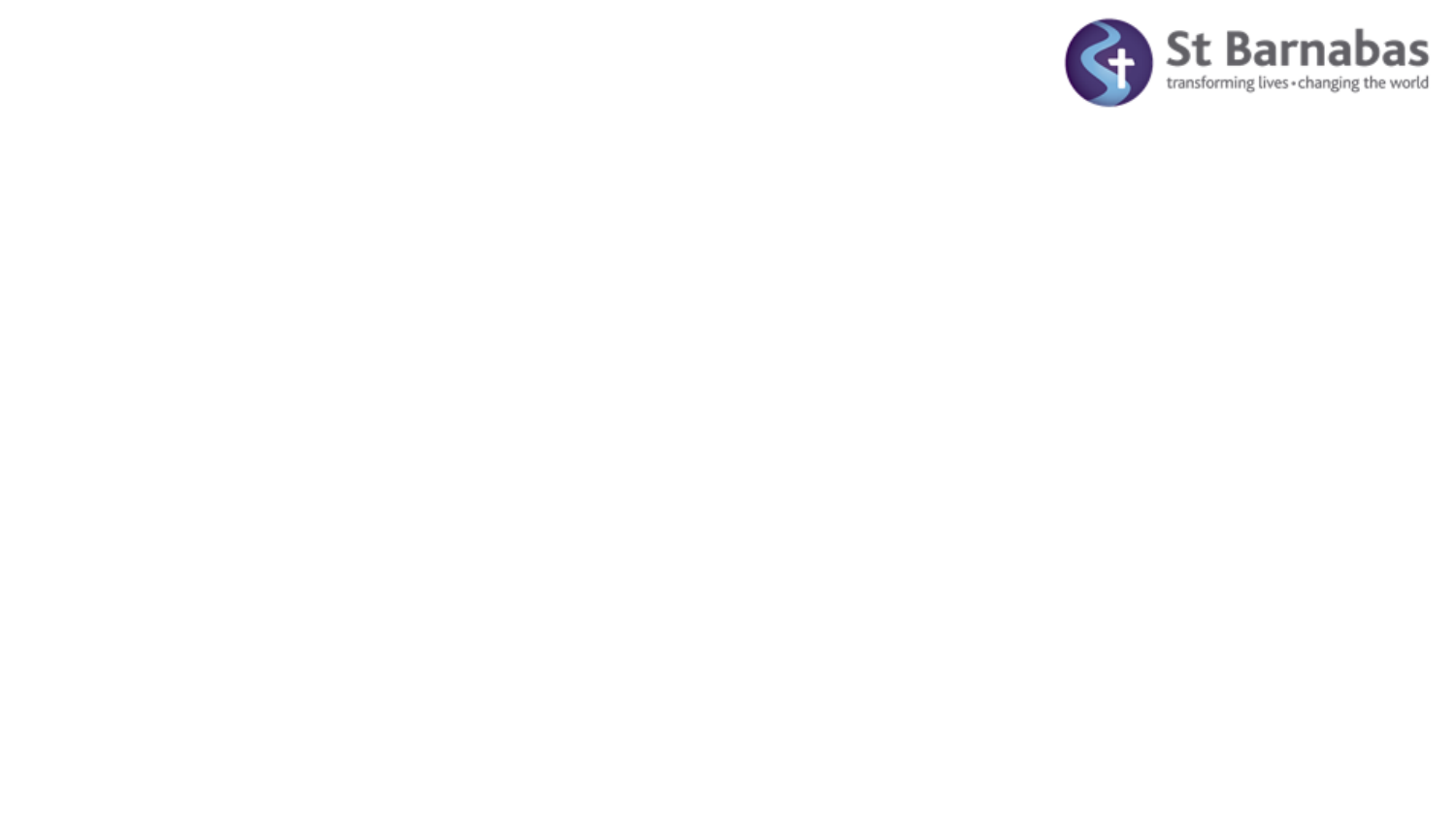



**<sup>8</sup>** By faith Abraham, when called to go to a place he would later receive as his inheritance, obeyed and went, even though he did not know where he was going. **<sup>9</sup>** By faith he made his home in the promised land like a stranger in a foreign country; he lived in tents, as did Isaac and Jacob, who were heirs with him of the same promise.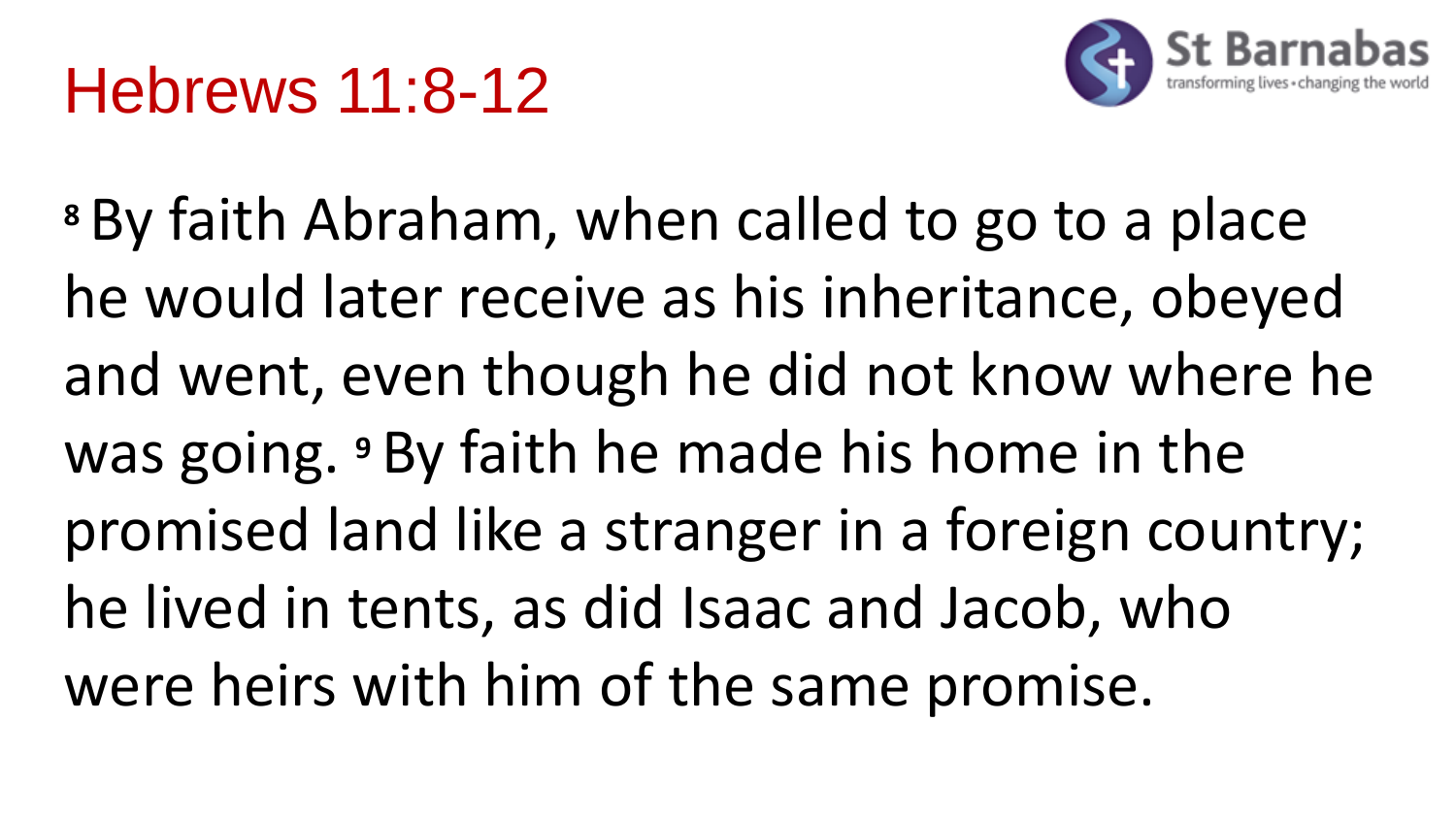



**<sup>10</sup>** For he was looking forward to the city with foundations, whose architect and builder is God. **<sup>11</sup>** And by faith even Sarah, who was past childbearing age, was enabled to bear children because she considered Him faithful who had made the promise.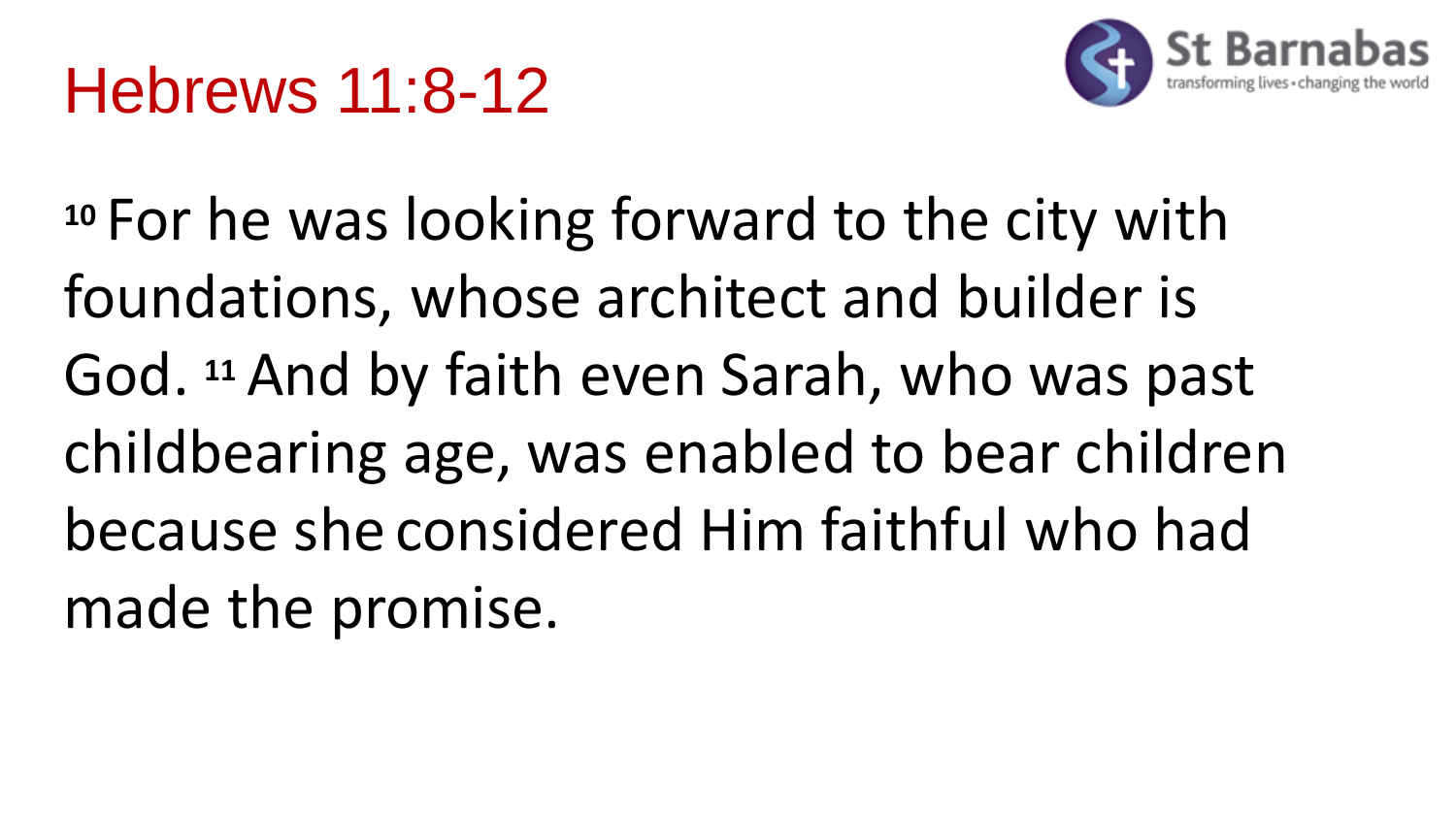



**<sup>12</sup>** And so from this one man, and he as good as dead, came descendants as numerous as the stars in the sky and as countless as the sand on the seashore.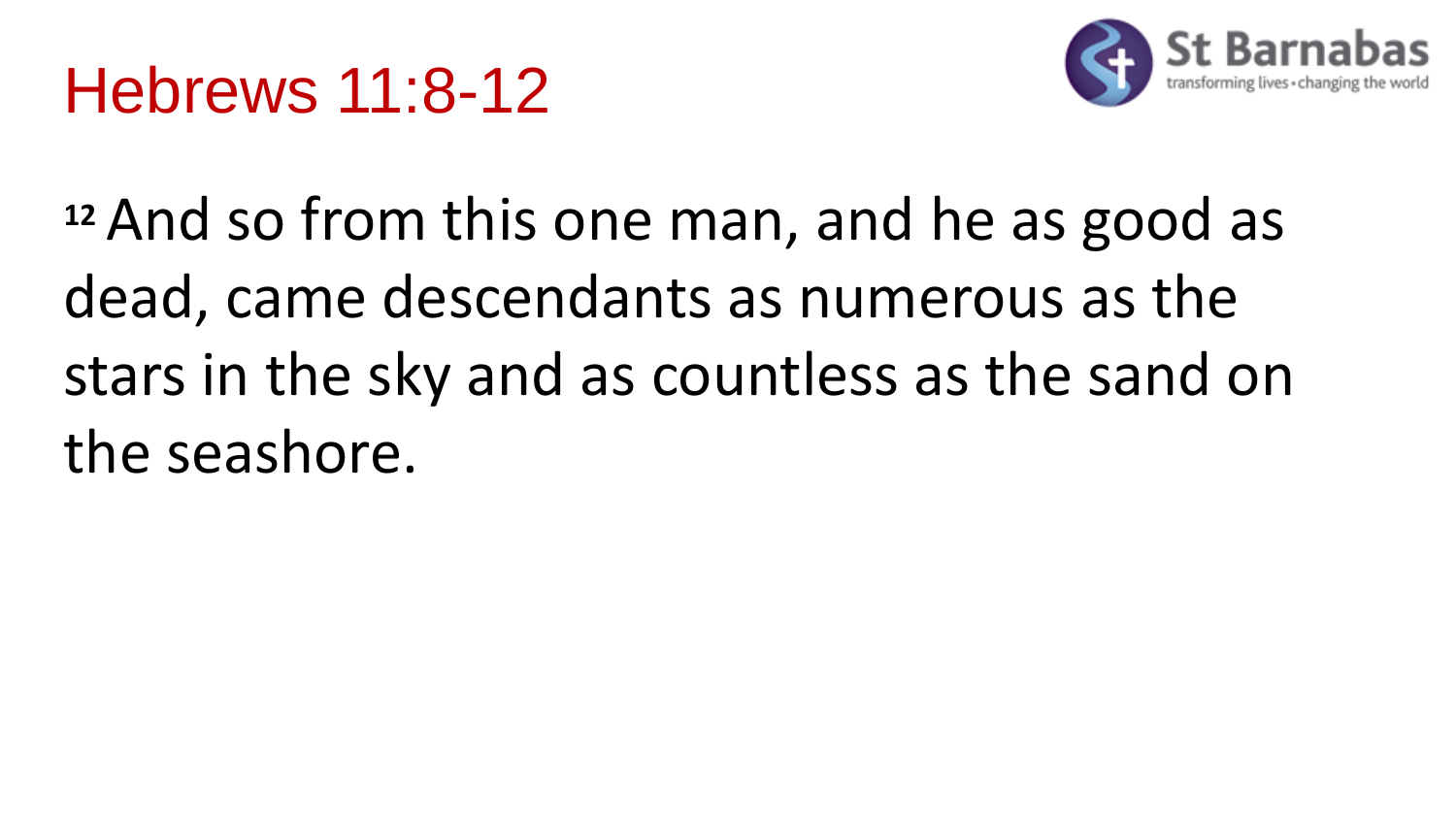## Genesis 12:1-3

**<sup>1</sup>** The LORD had said to Abram, 'Go from your country, your people and your father's household to the land I will show you.

- **2** 'I will make you into a great nation, and I will bless you;
- I will make your name great, and you will be a blessing.
- **3** I will bless those who bless you, and whoever curses you I will curse; and all peoples on earth will be blessed through you.'